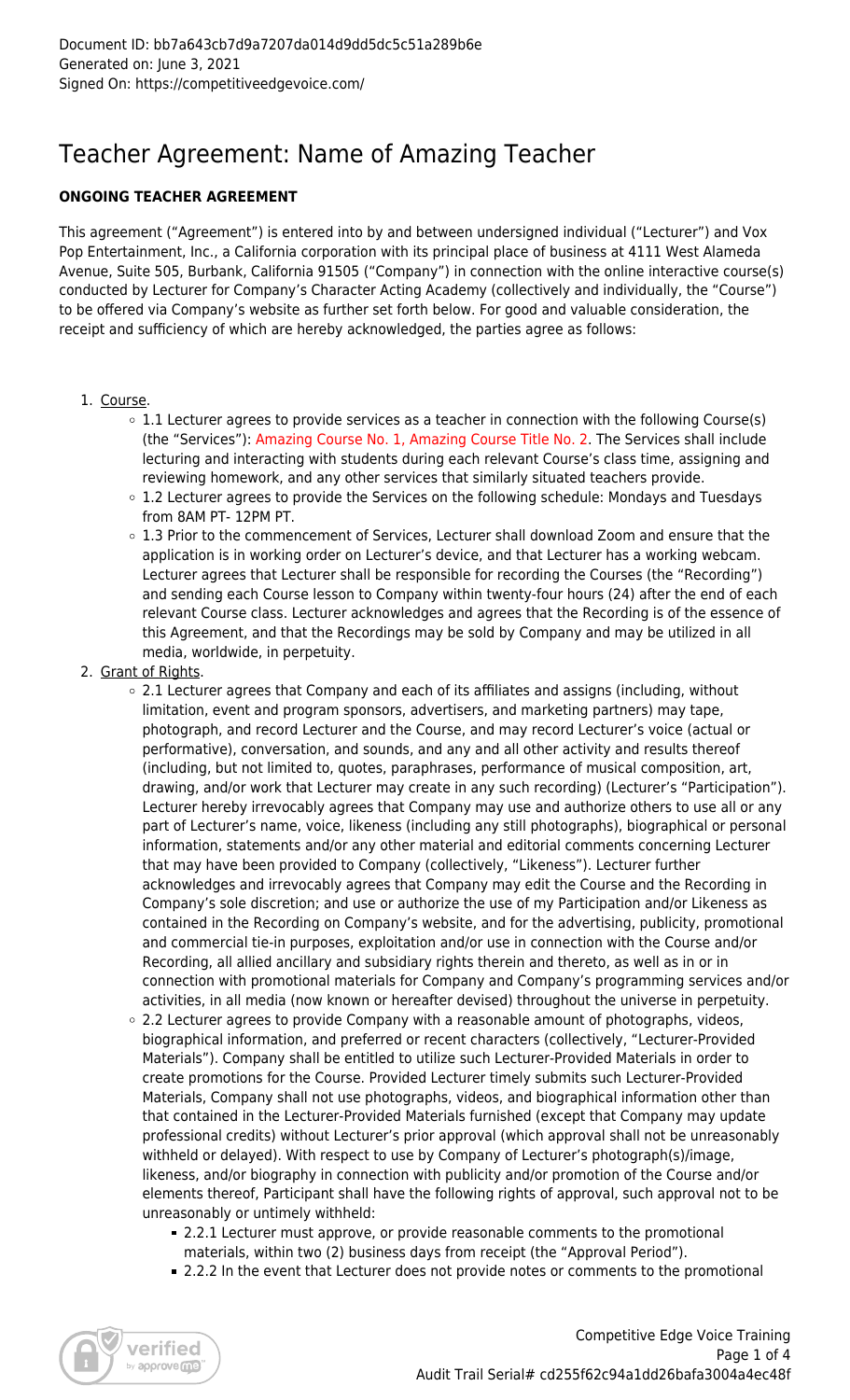- materials within the Approval Period, then such materials shall be deemed approved.
- 2.2.3 In the event that Lecturer does not provide Company with Lecturer-Provided Materials within two (2) business days from Company's request for same, then Company shall be entitled to utilize photographs, videos, and biographical information that is independently obtained by Company.
- 3. Ownership/Proceeds. Any and all rights (e.g., copyright, droit moral, lending rights, etc.) in and to the Course and Recording, all services rendered, the results and proceeds of all such services, all contributions made hereunder, any materials developed or produced hereunder, and all elements related thereto (collectively, the "Materials") shall be owned and controlled solely and exclusively by Company in all media (now known or hereafter devised) throughout the universe in perpetuity. The Materials shall be considered a "work made for hire" under U.S. Copyright Laws and equivalent foreign laws in favor of Company. If any such Materials are not considered "works made for hire," Lecturer hereby irrevocably and perpetually assigns any and all of Lecturer's right, title and interest in and to any and all Materials to Company. Lecturer hereby waives the benefits of any provision of law known as "droit moral" or any similar law in any country of the world and agrees not to institute or permit any action or lawsuit on the ground that the Course and/or the exercise of any rights granted herein in any way constitute an infringement of any "droit moral." Any licensing, sale, assignment, grant or other disposition or exercise of rights with respect to the Course and/or any copyrights therein, or with respect to any rights derived therefrom or ancillary thereto, shall be under the sole control of Company.

## 4. Compensation.

- 4.1 In full consideration of the services rendered, and provided that Lecturer is not in breach or default of this Agreement, Lecturer shall receive a fee in the amount of \_\_\_\_\_\_ for the Course entitled \_ and for the Course entitled (the "Fee");
- 4.2 Lecturer agrees to supply Company with a valid W-9 in order to receive the Fee. Lecturer understands and agrees that Lecturer is an independent contractor and is responsible for paying all applicable taxes that may be imposed on the Fees, goods, services or other valuable consideration that Lecturer may receive hereunder, and Lecturer releases and indemnifies Company from any liability therefor.
- 5. Confidentiality. Lecturer shall, at all times, keep in confidence and shall not use for Lecturer or others (other than in connection with the business or affairs of Company hereunder), and shall not divulge to others, any secret or confidential information, knowledge or data of Company or of any clients of Company obtained by Lecturer as a result of its services hereunder and/or this Agreement unless expressly authorized by Company or required by law. The covenants set forth in this paragraph shall survive the termination and/or expiration of the Agreement.
- 6. Non-Disparagement. Lecturer agrees that, except as otherwise required by law, Lecturer shall not, directly or indirectly, publicly or privately, in any manner publish or make known to any other person or entity, either verbally or in writing, any comment or statement which is disparaging about, which discredits or shows disrespect for, or which casts in a negative light, Company or its products or services or any of its present or former affiliates, or its or their officers, directors, stockholders or employees in such capacities or personally.
- 7. Representations and Warranties. Lecturer hereby represents and warrants that (i) it has the full right and authority to enter into this Agreement, to grant the rights herein, to perform the services and obligations set forth hereunder and to make the representations and warranties set forth herein; (ii) it has not made or assumed and will not hereafter make or assume any commitment, agreement, grant or obligation that will or might conflict with its obligations hereunder; and (iii) it has not optioned, granted, assigned or conveyed the rights granted herein, to any third party or taken or authorized any action which could in any way impair, limit, diminish or infringe upon the rights granted hereunder.
- 8. Indemnification. Lecturer hereby agrees to indemnify and hold Company, any third party affiliates of Company, and all Course distributors, and the owners, directors, officers, employees, agents, parents, subsidiaries, affiliates, successors, licensees and assigns of each (collectively, the "Indemnified Parties") harmless from and against any and all third party loss, damage, liability, cost, and expense, including reasonable outside attorneys' fees, incurred by any Indemnified Party as a result of, arising out of, or in connection with Lecturer's breach of any term of this Agreement, including but not limited to any breaches of Lecturer's representations, warranties or covenants hereunder. The provisions of this Section shall survive the expiration or termination of this Agreement.

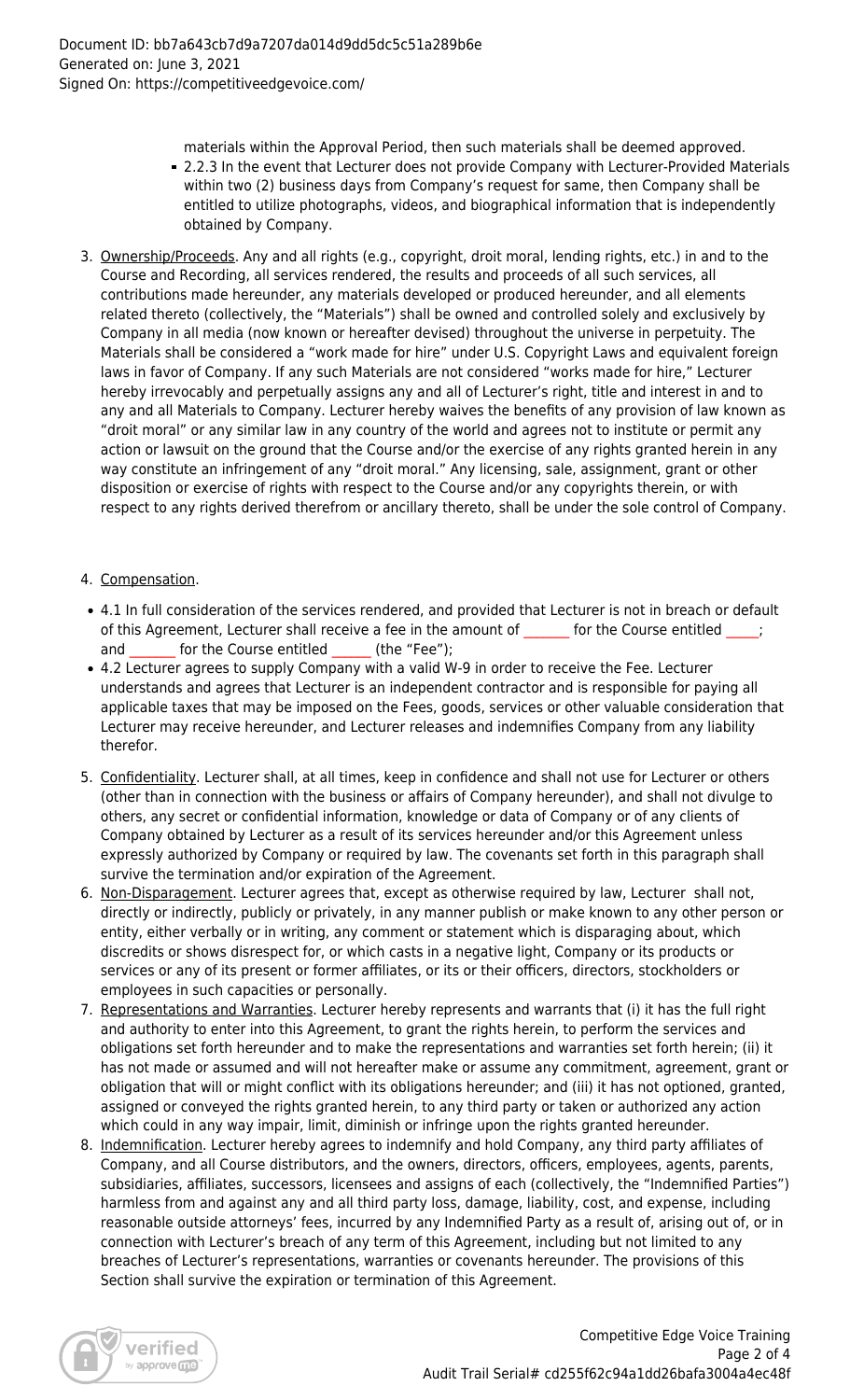- 9. To the fullest extent permitted by law, should Company breach this Agreement, during the Term, Lecturer shall be limited to seeking monetary damages only, and shall not be entitled to seek or obtain injunctive or other equitable relief.
- 10. Assignment. Company may freely assign, license or otherwise transfer this Agreement, in whole or in part, to any person, firm, corporation or other entity. Lecturer may not assign this Agreement, in whole or in part, to any other person, firm, corporation or other entity without Company's prior written consent.
- 11. Governing Law. This Agreement shall be governed by and construed in accordance with the internal law of the State of California applicable to agreements made and to be wholly performed therein without reference to conflicts of law principles. The parties agree that any matter arising under this Agreement shall be finally adjudged or determined in any courts of Los Angeles, California, or of the United States of America having jurisdiction in Los Angeles, California, and the parties hereby submit generally and unconditionally to the exclusive jurisdiction of such courts and in any of them in respect of such matter.
- 12. Miscellaneous. This Agreement contains the entire understanding and agreement between the parties with respect to the subject matter hereof, supersedes any prior or contemporaneous understandings and/or agreements (whether oral or written), and may not be altered or amended except as mutually agreed in writing by the parties. If any provision herein is unenforceable, then such provision shall be of no effect on any other provision hereof. No waiver of any breach hereof shall be deemed a waiver of any other breach hereof. Notwithstanding the foregoing, Lecturer hereby agrees to execute any such further documents as reasonably requested by Company in order to effectuate any of the rights and/or agreements made herein. Nothing contained in this Agreement shall constitute a partnership or joint venture by the parties hereto or constitute either party an agent of the other. Digital and/or emailed signatures shall be treated as originals, fully binding and with full legal force and effect, and the parties waive any rights they may have to object to such treatment.

ACCEPTED AND AGREED:

| Signed Date:  July 7, 2022 |                               |
|----------------------------|-------------------------------|
|                            | Enter Lecturer's Full Address |
| Lecturer's Full Address:   |                               |

Eliza Jane Schneider

Signed By Eliza Jane Schneider Signed On: June 3, 2021